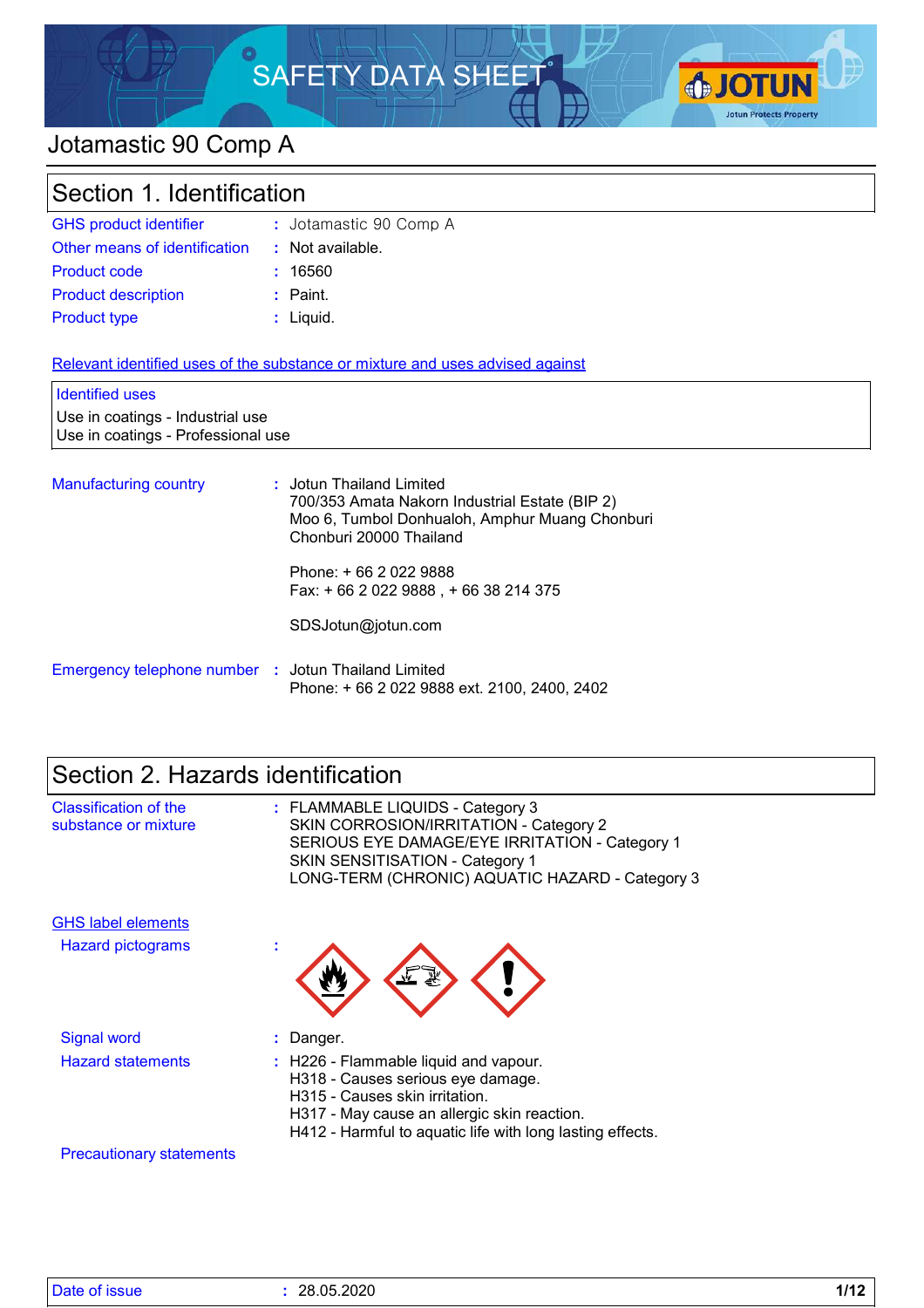## Section 2. Hazards identification

| P210 - Keep away from heat, hot surfaces, sparks, open flames and other ignition                                                                                                                                                                                                                                                                                                                          |
|-----------------------------------------------------------------------------------------------------------------------------------------------------------------------------------------------------------------------------------------------------------------------------------------------------------------------------------------------------------------------------------------------------------|
| $:$ P302 + P352 + P362 + P363 - IF ON SKIN: Wash with plenty of soap and water.<br>Take off contaminated clothing. Wash contaminated clothing before reuse.<br>P333 + P313 - If skin irritation or rash occurs: Get medical attention.<br>P305 + P351 + P338 + P310 - IF IN EYES: Rinse cautiously with water for several<br>minutes. Remove contact lenses, if present and easy to do. Continue rinsing. |
|                                                                                                                                                                                                                                                                                                                                                                                                           |
| : P501 - Dispose of contents and container in accordance with all local, regional,                                                                                                                                                                                                                                                                                                                        |
|                                                                                                                                                                                                                                                                                                                                                                                                           |

| Other hazards which do not | : None known. |
|----------------------------|---------------|
| result in classification.  |               |

### Section 3. Composition/information on ingredients

| Substance/mixture             | : Mixture        |
|-------------------------------|------------------|
| Other means of identification | : Not available. |

| <b>CAS</b> number/other identifiers |       |
|-------------------------------------|-------|
| <b>CAS</b> number                   | : Not |

| <b>CAS</b> number   | : Not applicable. |
|---------------------|-------------------|
| EC number           | : Mixture.        |
| <b>Product code</b> | : 16560           |

| Ingredient name                                                           | $\frac{9}{6}$ | <b>CAS number</b> |
|---------------------------------------------------------------------------|---------------|-------------------|
| epoxy resin (MW $\leq$ 700)                                               | $≤14$         | 1675-54-3         |
| 4,4'-Isopropylidenediphenol, oligomeric reaction products with 1-chloro-  | ≤ $8.6$       | 67989-52-0        |
| 2,3-epoxypropane, reaction products with fatty acids, C18-unsatd., dimers |               |                   |
| xylene                                                                    | ≤10           | 1330-20-7         |
| hydrocarbons, c9-unsatd., polymd.                                         | $\leq 5$      | 71302-83-5        |
| 2-methylpropan-1-ol                                                       | $\leq 5$      | 78-83-1           |
| glycidyl ether of 3-alkyl phenol                                          | $\leq 5$      | 68413-24-1        |
| benzyl alcohol                                                            | ≤3            | 100-51-6          |
| ethylbenzene                                                              | ≤3            | 100-41-4          |
| Phenol, methylstyrenated                                                  | $\leq$ 3      | 68512-30-1        |
| Phenol, styrenated                                                        | $≤1.5$        | 61788-44-1        |

There are no additional ingredients present which, within the current knowledge of the supplier and in the concentrations applicable, are classified as hazardous to health or the environment and hence require reporting in this section.

Occupational exposure limits, if available, are listed in Section 8.

### Section 4. First aid measures

Description of necessary first aid measures

Eye contact **:**

Get medical attention immediately. Call a poison center or physician. Immediately flush eyes with plenty of water, occasionally lifting the upper and lower eyelids. Check for and remove any contact lenses. Continue to rinse for at least 10 minutes. Chemical burns must be treated promptly by a physician.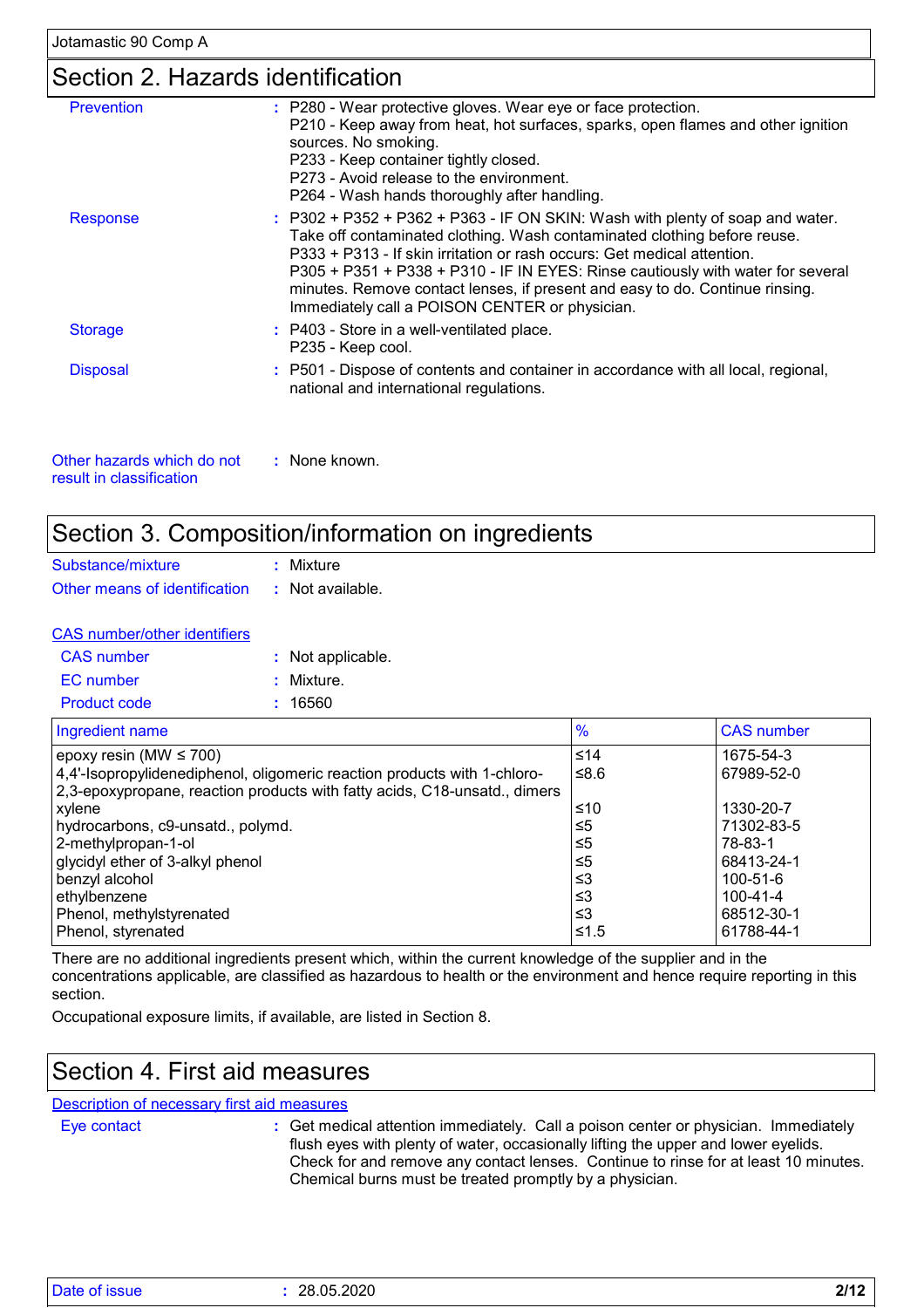# Section 4. First aid measures

| <b>Inhalation</b>   | : Get medical attention immediately. Call a poison center or physician. Remove<br>victim to fresh air and keep at rest in a position comfortable for breathing. If it is<br>suspected that fumes are still present, the rescuer should wear an appropriate mask<br>or self-contained breathing apparatus. If not breathing, if breathing is irregular or if<br>respiratory arrest occurs, provide artificial respiration or oxygen by trained personnel.<br>It may be dangerous to the person providing aid to give mouth-to-mouth<br>resuscitation. If unconscious, place in recovery position and get medical attention<br>immediately. Maintain an open airway. Loosen tight clothing such as a collar, tie,<br>belt or waistband. In case of inhalation of decomposition products in a fire,<br>symptoms may be delayed. The exposed person may need to be kept under<br>medical surveillance for 48 hours. |
|---------------------|-----------------------------------------------------------------------------------------------------------------------------------------------------------------------------------------------------------------------------------------------------------------------------------------------------------------------------------------------------------------------------------------------------------------------------------------------------------------------------------------------------------------------------------------------------------------------------------------------------------------------------------------------------------------------------------------------------------------------------------------------------------------------------------------------------------------------------------------------------------------------------------------------------------------|
| <b>Skin contact</b> | : Get medical attention immediately. Call a poison center or physician. Wash with<br>plenty of soap and water. Remove contaminated clothing and shoes. Wash<br>contaminated clothing thoroughly with water before removing it, or wear gloves.<br>Continue to rinse for at least 10 minutes. Chemical burns must be treated promptly<br>by a physician. In the event of any complaints or symptoms, avoid further exposure.<br>Wash clothing before reuse. Clean shoes thoroughly before reuse.                                                                                                                                                                                                                                                                                                                                                                                                                 |
| Ingestion           | Get medical attention immediately. Call a poison center or physician. Wash out<br>mouth with water. Remove dentures if any. Remove victim to fresh air and keep at<br>rest in a position comfortable for breathing. If material has been swallowed and the<br>exposed person is conscious, give small quantities of water to drink. Stop if the<br>exposed person feels sick as vomiting may be dangerous. Do not induce vomiting<br>unless directed to do so by medical personnel. If vomiting occurs, the head should<br>be kept low so that vomit does not enter the lungs. Chemical burns must be treated<br>promptly by a physician. Never give anything by mouth to an unconscious person.<br>If unconscious, place in recovery position and get medical attention immediately.<br>Maintain an open airway. Loosen tight clothing such as a collar, tie, belt or<br>waistband.                            |

Most important symptoms/effects, acute and delayed

| Potential acute health effects    |                                                                                                                                                                                                                                                                                                                                                                                                                 |
|-----------------------------------|-----------------------------------------------------------------------------------------------------------------------------------------------------------------------------------------------------------------------------------------------------------------------------------------------------------------------------------------------------------------------------------------------------------------|
| Eye contact                       | : Causes serious eye damage.                                                                                                                                                                                                                                                                                                                                                                                    |
| Inhalation                        | : No known significant effects or critical hazards.                                                                                                                                                                                                                                                                                                                                                             |
| <b>Skin contact</b>               | : Causes skin irritation. May cause an allergic skin reaction.                                                                                                                                                                                                                                                                                                                                                  |
| Ingestion                         | : No known significant effects or critical hazards.                                                                                                                                                                                                                                                                                                                                                             |
| Over-exposure signs/symptoms      |                                                                                                                                                                                                                                                                                                                                                                                                                 |
| Eye contact                       | : Adverse symptoms may include the following:<br>pain<br>watering<br>redness                                                                                                                                                                                                                                                                                                                                    |
| <b>Inhalation</b>                 | : No specific data.                                                                                                                                                                                                                                                                                                                                                                                             |
| <b>Skin contact</b>               | : Adverse symptoms may include the following:<br>pain or irritation<br>redness<br>blistering may occur                                                                                                                                                                                                                                                                                                          |
| Ingestion                         | : Adverse symptoms may include the following:<br>stomach pains                                                                                                                                                                                                                                                                                                                                                  |
|                                   | Indication of immediate medical attention and special treatment needed, if necessary                                                                                                                                                                                                                                                                                                                            |
| Notes to physician                | : In case of inhalation of decomposition products in a fire, symptoms may be delayed.<br>The exposed person may need to be kept under medical surveillance for 48 hours.                                                                                                                                                                                                                                        |
| <b>Specific treatments</b>        | : No specific treatment.                                                                                                                                                                                                                                                                                                                                                                                        |
| <b>Protection of first-aiders</b> | : No action shall be taken involving any personal risk or without suitable training. If it<br>is suspected that fumes are still present, the rescuer should wear an appropriate<br>mask or self-contained breathing apparatus. It may be dangerous to the person<br>providing aid to give mouth-to-mouth resuscitation. Wash contaminated clothing<br>thoroughly with water before removing it, or wear gloves. |

See toxicological information (Section 11)

| Date of issue | 28.05.2020 | 3/12 |
|---------------|------------|------|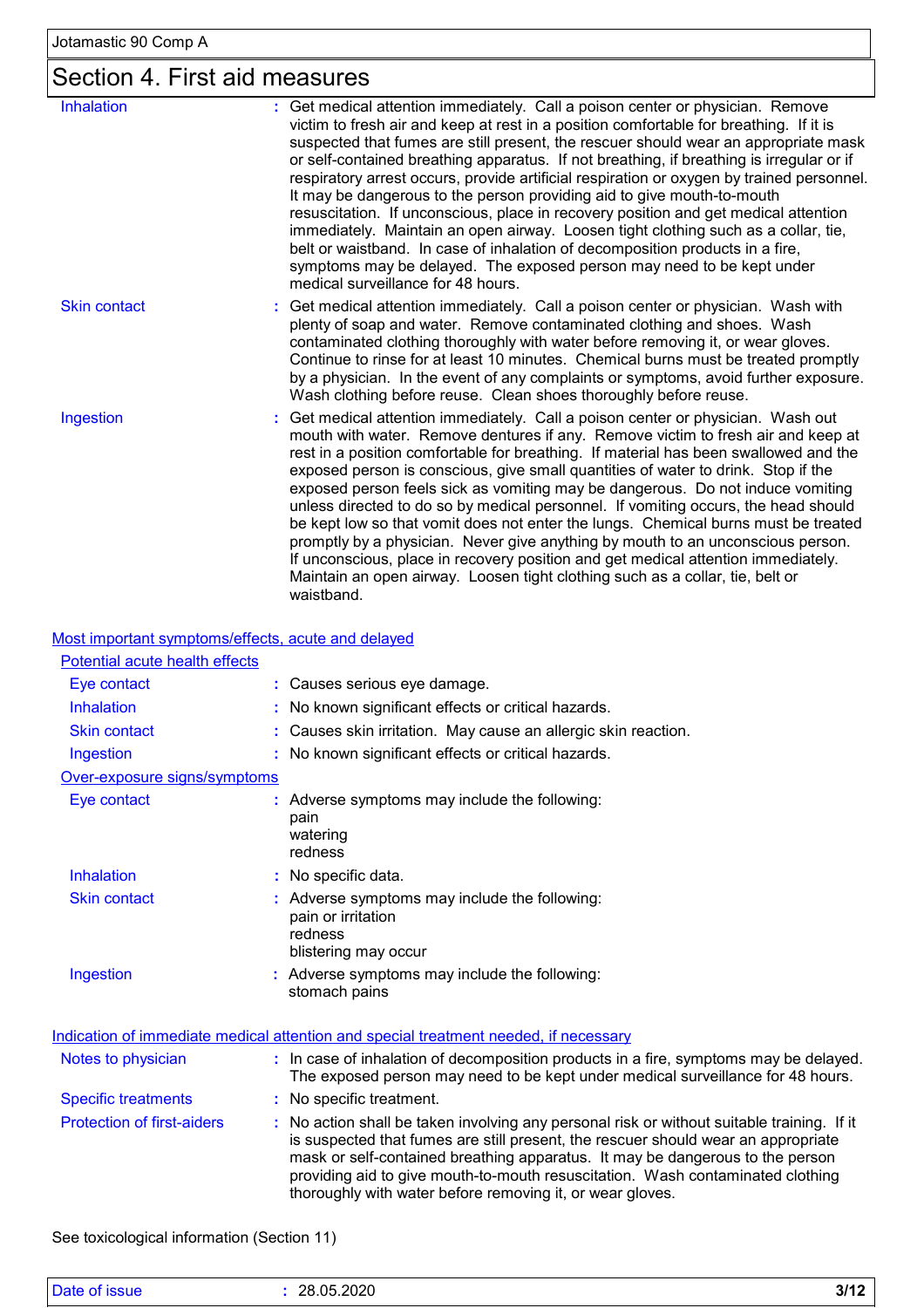### Section 5. Firefighting measures

| <b>Extinguishing media</b>                         |                                                                                                                                                                                                                                                                                                                                                                                                                                    |
|----------------------------------------------------|------------------------------------------------------------------------------------------------------------------------------------------------------------------------------------------------------------------------------------------------------------------------------------------------------------------------------------------------------------------------------------------------------------------------------------|
| Suitable extinguishing media                       | : Use dry chemical, $CO2$ , water spray (fog) or foam.                                                                                                                                                                                                                                                                                                                                                                             |
| Unsuitable extinguishing<br>media                  | : Do not use water jet.                                                                                                                                                                                                                                                                                                                                                                                                            |
| Specific hazards arising from<br>the chemical      | : Flammable liquid and vapour. Runoff to sewer may create fire or explosion hazard.<br>In a fire or if heated, a pressure increase will occur and the container may burst, with<br>the risk of a subsequent explosion. This material is harmful to aquatic life with long<br>lasting effects. Fire water contaminated with this material must be contained and<br>prevented from being discharged to any waterway, sewer or drain. |
| <b>Hazardous thermal</b><br>decomposition products | Decomposition products may include the following materials:<br>carbon dioxide<br>carbon monoxide<br>nitrogen oxides<br>halogenated compounds<br>metal oxide/oxides                                                                                                                                                                                                                                                                 |
| Special protective actions for<br>fire-fighters    | : Promptly isolate the scene by removing all persons from the vicinity of the incident if<br>there is a fire. No action shall be taken involving any personal risk or without<br>suitable training. Move containers from fire area if this can be done without risk.<br>Use water spray to keep fire-exposed containers cool.                                                                                                      |
| Special protective equipment<br>for fire-fighters  | : Fire-fighters should wear appropriate protective equipment and self-contained<br>breathing apparatus (SCBA) with a full face-piece operated in positive pressure<br>mode.                                                                                                                                                                                                                                                        |

### Section 6. Accidental release measures

#### Environmental precautions Personal precautions, protective equipment and emergency procedures Stop leak if without risk. Move containers from spill area. Use spark-proof tools and explosion-proof equipment. Approach the release from upwind. Prevent entry into sewers, water courses, basements or confined areas. Wash spillages into an effluent treatment plant or proceed as follows. Contain and collect spillage with noncombustible, absorbent material e.g. sand, earth, vermiculite or diatomaceous earth and place in container for disposal according to local regulations (see Section 13). Dispose of via a licensed waste disposal contractor. Contaminated absorbent **:** Avoid dispersal of spilt material and runoff and contact with soil, waterways, drains **:** No action shall be taken involving any personal risk or without suitable training. Evacuate surrounding areas. Keep unnecessary and unprotected personnel from entering. Do not touch or walk through spilt material. Shut off all ignition sources. No flares, smoking or flames in hazard area. Do not breathe vapour or mist. Provide adequate ventilation. Wear appropriate respirator when ventilation is inadequate. Put on appropriate personal protective equipment. and sewers. Inform the relevant authorities if the product has caused environmental pollution (sewers, waterways, soil or air). Water polluting material. May be harmful to the environment if released in large quantities. Large spill **:** Stop leak if without risk. Move containers from spill area. Use spark-proof tools and explosion-proof equipment. Dilute with water and mop up if water-soluble. Alternatively, or if water-insoluble, absorb with an inert dry material and place in an appropriate waste disposal container. Dispose of via a licensed waste disposal contractor. Small spill **:** Methods and material for containment and cleaning up For non-emergency personnel For emergency responders **:** If specialised clothing is required to deal with the spillage, take note of any information in Section 8 on suitable and unsuitable materials. See also the information in "For non-emergency personnel".

material may pose the same hazard as the spilt product. Note: see Section 1 for

emergency contact information and Section 13 for waste disposal.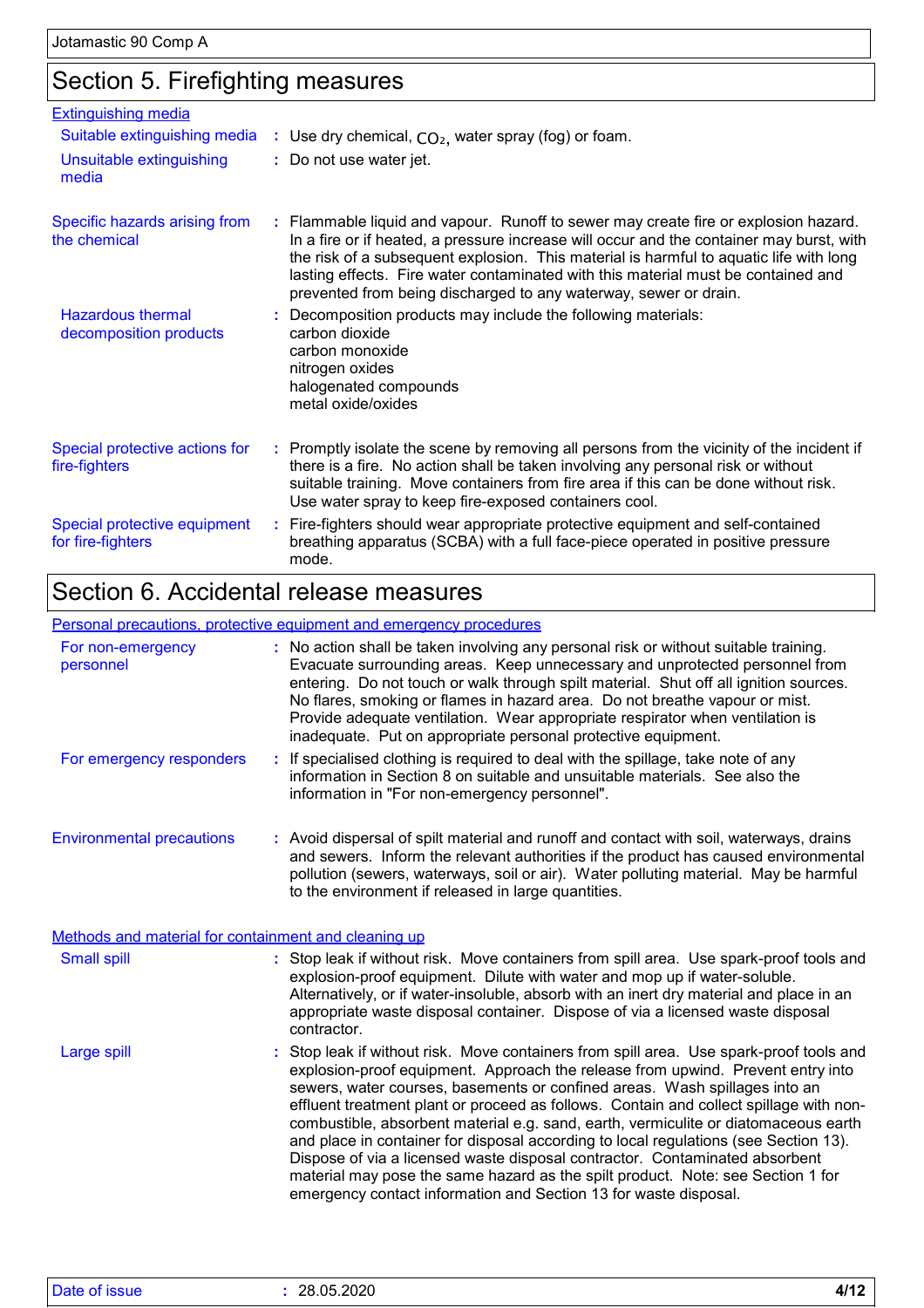## Section 7. Handling and storage

| Precautions for safe handling                                   | Eating, drinking and smoking should be prohibited in areas where this material is<br>handled, stored and processed. Workers should wash hands and face before<br>eating, drinking and smoking. Remove contaminated clothing and protective<br>equipment before entering eating areas. See also Section 8 for additional<br>information on hygiene measures.                                                                                                                                                                                                                                                                                                                                                             |
|-----------------------------------------------------------------|-------------------------------------------------------------------------------------------------------------------------------------------------------------------------------------------------------------------------------------------------------------------------------------------------------------------------------------------------------------------------------------------------------------------------------------------------------------------------------------------------------------------------------------------------------------------------------------------------------------------------------------------------------------------------------------------------------------------------|
| Conditions for safe storage,<br>including any incompatibilities | : Store in accordance with local regulations. Store in a segregated and approved<br>area. Store in original container protected from direct sunlight in a dry, cool and well-<br>ventilated area, away from incompatible materials (see Section 10) and food and<br>drink. Store locked up. Eliminate all ignition sources. Separate from oxidizing<br>materials. Keep container tightly closed and sealed until ready for use. Containers<br>that have been opened must be carefully resealed and kept upright to prevent<br>leakage. Do not store in unlabelled containers. Use appropriate containment to<br>avoid environmental contamination. See Section 10 for incompatible materials<br>before handling or use. |

# Section 8. Exposure controls/personal protection

#### Control parameters

#### **Occupational exposure limits**

| Ingredient name                             |                                                                                                                                                                                                                                                                                                                               | <b>Exposure limits</b>                                                                                                                                                                                                                                                                                                                                                                                                           |  |
|---------------------------------------------|-------------------------------------------------------------------------------------------------------------------------------------------------------------------------------------------------------------------------------------------------------------------------------------------------------------------------------|----------------------------------------------------------------------------------------------------------------------------------------------------------------------------------------------------------------------------------------------------------------------------------------------------------------------------------------------------------------------------------------------------------------------------------|--|
| xylene<br>2-methylpropan-1-ol               |                                                                                                                                                                                                                                                                                                                               | Ministry of Labor (Thailand, 8/2017).<br>TWA: 100 ppm 8 hours.<br>ACGIH TLV (United States, 3/2018).<br>TWA: 152 mg/m <sup>3</sup> 8 hours.                                                                                                                                                                                                                                                                                      |  |
| ethylbenzene                                |                                                                                                                                                                                                                                                                                                                               | TWA: 50 ppm 8 hours.<br>Ministry of Labor (Thailand, 8/2017).<br>TWA: 100 ppm 8 hours.                                                                                                                                                                                                                                                                                                                                           |  |
| <b>Recommended monitoring</b><br>procedures | determination of hazardous substances will also be required.                                                                                                                                                                                                                                                                  | : If this product contains ingredients with exposure limits, personal, workplace<br>atmosphere or biological monitoring may be required to determine the effectiveness<br>of the ventilation or other control measures and/or the necessity to use respiratory<br>protective equipment. Reference should be made to appropriate monitoring<br>standards. Reference to national guidance documents for methods for the            |  |
| Appropriate engineering<br>controls         | limits. Use explosion-proof ventilation equipment.                                                                                                                                                                                                                                                                            | : Use only with adequate ventilation. Use process enclosures, local exhaust<br>ventilation or other engineering controls to keep worker exposure to airborne<br>contaminants below any recommended or statutory limits. The engineering controls<br>also need to keep gas, vapour or dust concentrations below any lower explosive                                                                                               |  |
| <b>Environmental exposure</b><br>controls   | Emissions from ventilation or work process equipment should be checked to ensure<br>they comply with the requirements of environmental protection legislation. In some<br>cases, fume scrubbers, filters or engineering modifications to the process<br>equipment will be necessary to reduce emissions to acceptable levels. |                                                                                                                                                                                                                                                                                                                                                                                                                                  |  |
| <b>Individual protection measures</b>       |                                                                                                                                                                                                                                                                                                                               |                                                                                                                                                                                                                                                                                                                                                                                                                                  |  |
| <b>Hygiene measures</b>                     | showers are close to the workstation location.                                                                                                                                                                                                                                                                                | : Wash hands, forearms and face thoroughly after handling chemical products, before<br>eating, smoking and using the lavatory and at the end of the working period.<br>Appropriate techniques should be used to remove potentially contaminated clothing.<br>Contaminated work clothing should not be allowed out of the workplace. Wash<br>contaminated clothing before reusing. Ensure that eyewash stations and safety        |  |
| Eye/face protection                         | instead.                                                                                                                                                                                                                                                                                                                      | : Safety eyewear complying to EN 166 should be used when a risk assessment<br>indicates this is necessary to avoid exposure to liquid splashes, mists, gases or<br>dusts. If contact is possible, the following protection should be worn, unless the<br>assessment indicates a higher degree of protection: chemical splash goggles and/<br>or face shield. If inhalation hazards exist, a full-face respirator may be required |  |
| <b>Skin protection</b>                      |                                                                                                                                                                                                                                                                                                                               |                                                                                                                                                                                                                                                                                                                                                                                                                                  |  |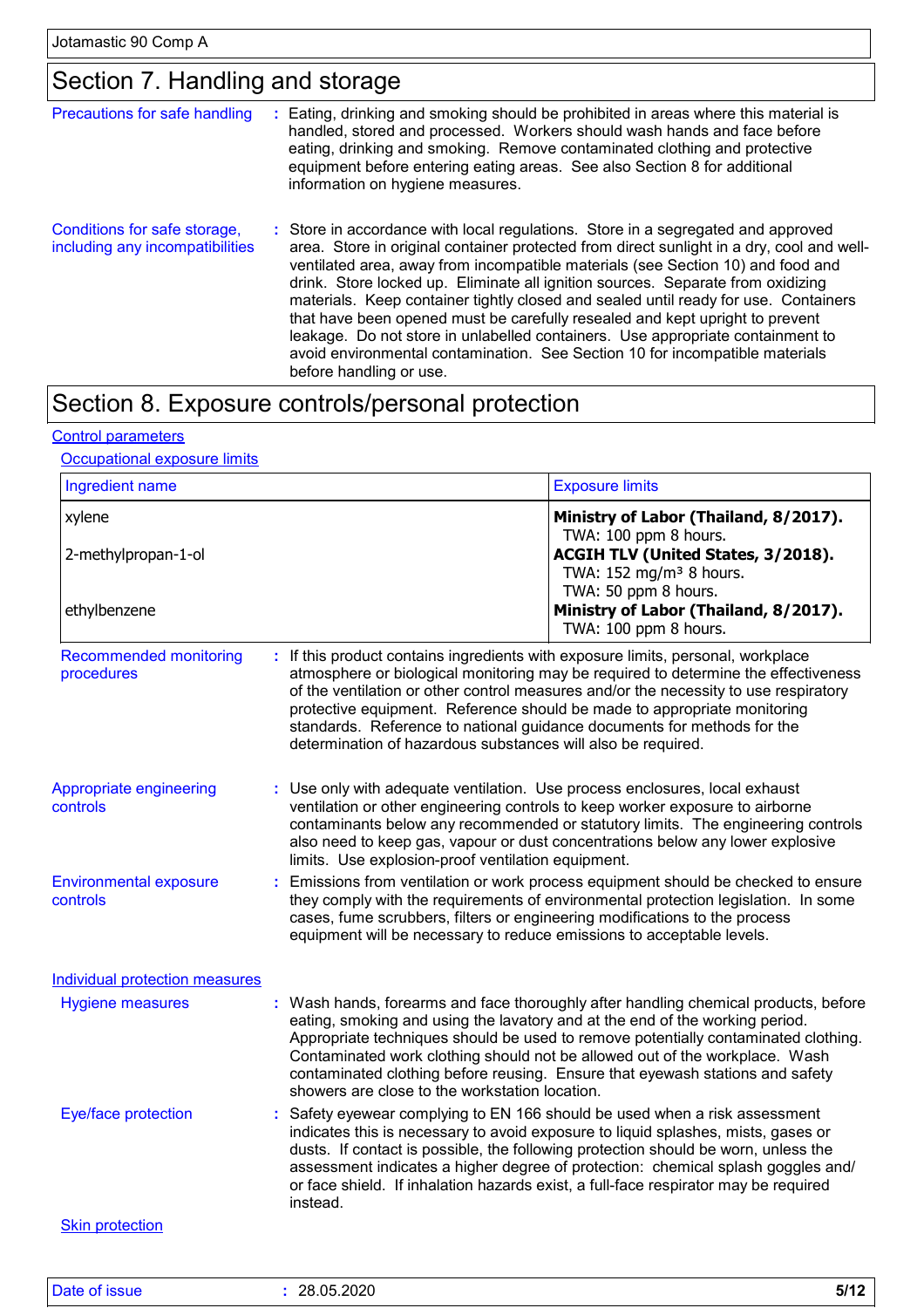# Section 8. Exposure controls/personal protection

| <b>Hand protection</b>        | : Chemical-resistant, impervious gloves complying with an approved standard should<br>be worn at all times when handling chemical products if a risk assessment indicates<br>this is necessary. Considering the parameters specified by the glove manufacturer,<br>check during use that the gloves are still retaining their protective properties. It<br>should be noted that the time to breakthrough for any glove material may be<br>different for different glove manufacturers. In the case of mixtures, consisting of<br>several substances, the protection time of the gloves cannot be accurately<br>estimated. |
|-------------------------------|---------------------------------------------------------------------------------------------------------------------------------------------------------------------------------------------------------------------------------------------------------------------------------------------------------------------------------------------------------------------------------------------------------------------------------------------------------------------------------------------------------------------------------------------------------------------------------------------------------------------------|
|                               | There is no one glove material or combination of materials that will give unlimited<br>resistance to any individual or combination of chemicals.<br>The breakthrough time must be greater than the end use time of the product.<br>The instructions and information provided by the glove manufacturer on use,<br>storage, maintenance and replacement must be followed.                                                                                                                                                                                                                                                  |
|                               | Gloves should be replaced regularly and if there is any sign of damage to the glove<br>material.<br>Always ensure that gloves are free from defects and that they are stored and used                                                                                                                                                                                                                                                                                                                                                                                                                                     |
|                               | correctly.<br>The performance or effectiveness of the glove may be reduced by physical/chemical<br>damage and poor maintenance.<br>Barrier creams may help to protect the exposed areas of the skin but should not be<br>applied once exposure has occurred.                                                                                                                                                                                                                                                                                                                                                              |
|                               | Wear suitable gloves tested to EN374.<br>Recommended, gloves(breakthrough time) > 8 hours: Viton®, Responder, 4H,<br>Teflon                                                                                                                                                                                                                                                                                                                                                                                                                                                                                               |
|                               | Not recommended, gloves(breakthrough time) < 1 hour: PVC<br>May be used, gloves(breakthrough time) 4 - 8 hours: butyl rubber, nitrile rubber,<br>neoprene, polyvinyl alcohol (PVA)                                                                                                                                                                                                                                                                                                                                                                                                                                        |
| <b>Body protection</b>        | Personal protective equipment for the body should be selected based on the task<br>being performed and the risks involved and should be approved by a specialist<br>before handling this product. When there is a risk of ignition from static electricity,<br>wear anti-static protective clothing. For the greatest protection from static<br>discharges, clothing should include anti-static overalls, boots and gloves.                                                                                                                                                                                               |
| Other skin protection         | : Appropriate footwear and any additional skin protection measures should be<br>selected based on the task being performed and the risks involved and should be<br>approved by a specialist before handling this product.                                                                                                                                                                                                                                                                                                                                                                                                 |
| <b>Respiratory protection</b> | Based on the hazard and potential for exposure, select a respirator that meets the<br>appropriate standard or certification. Respirators must be used according to a<br>respiratory protection program to ensure proper fitting, training, and other important<br>aspects of use.                                                                                                                                                                                                                                                                                                                                         |
|                               | If workers are exposed to concentrations above the exposure limit, they must use a<br>respirator according to EN 140. Use respiratory mask with charcoal and dust filter<br>when spraying this product, according to EN 14387(as filter combination A2-P2). In<br>confined spaces, use compressed-air or fresh-air respiratory equipment. When use<br>of roller or brush, consider use of charcoalfilter.                                                                                                                                                                                                                 |

# Section 9. Physical and chemical properties

| Date of issue         | 6/12<br>28.05.2020                                                                                                        |
|-----------------------|---------------------------------------------------------------------------------------------------------------------------|
| <b>Burning rate</b>   | : Not applicable.                                                                                                         |
| <b>Burning time</b>   | : Not applicable.                                                                                                         |
| <b>Flash point</b>    | : Closed cup: $33^{\circ}$ C (91.4 $^{\circ}$ F)                                                                          |
| <b>Boiling point</b>  | : Lowest known value: $108^{\circ}$ C (226.4 $^{\circ}$ F) (2-methylpropan-1-ol). Weighted average:<br>228.81°C (443.9°F) |
| <b>Melting point</b>  | : Not applicable.                                                                                                         |
| pH                    | : Not applicable.                                                                                                         |
| Odour threshold       | : Not available.                                                                                                          |
| Odour                 | : Characteristic.                                                                                                         |
| Colour                | : Various colours.                                                                                                        |
| <b>Physical state</b> | $:$ Liquid.                                                                                                               |
| Appearance            |                                                                                                                           |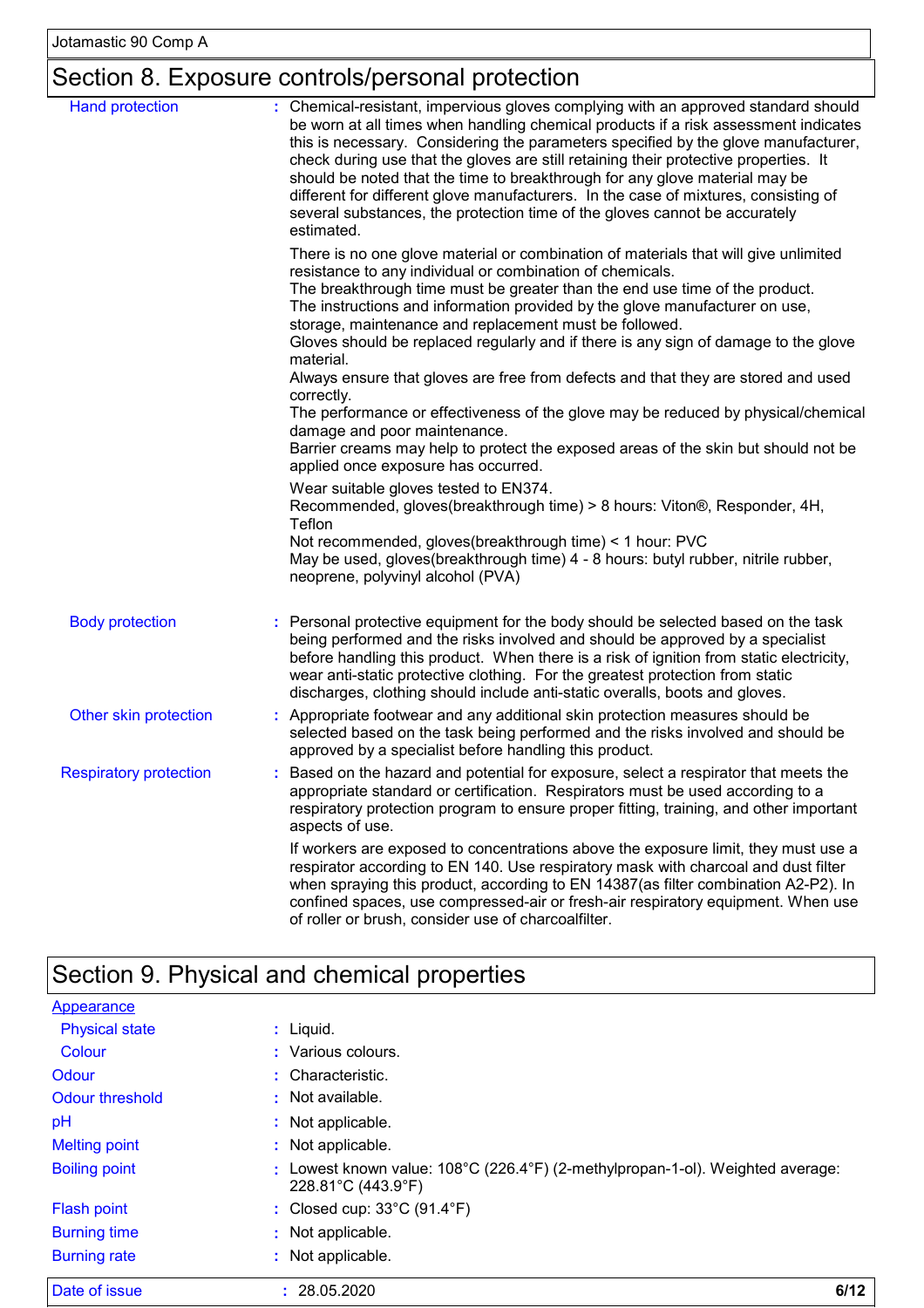## Section 9. Physical and chemical properties

| <b>Evaporation rate</b>                         | : Highest known value: 0.84 (ethylbenzene) Weighted average: 0.6compared with<br>butyl acetate                                              |
|-------------------------------------------------|---------------------------------------------------------------------------------------------------------------------------------------------|
| Flammability (solid, gas)                       | : Not applicable.                                                                                                                           |
| Lower and upper explosive<br>(flammable) limits | $: 0.8 - 13\%$                                                                                                                              |
| Vapour pressure                                 | : Highest known value: <1.6 kPa (<12 mm Hg) (at $20^{\circ}$ C) (2-methylpropan-1-ol).<br>Weighted average: 0.37 kPa (2.78 mm Hg) (at 20°C) |
| <b>Vapour density</b>                           | : Highest known value: 11.7 (Air = 1) (epoxy resin (MW ≤ 700)). Weighted average:<br>7.74 $(Air = 1)$                                       |
| <b>Relative density</b>                         | : 1.457 to 1.607 g/cm <sup>3</sup>                                                                                                          |
| <b>Solubility</b>                               | : Insoluble in the following materials: cold water and hot water.                                                                           |
| Partition coefficient: n-octanol/<br>water      | : Not available.                                                                                                                            |
| Auto-ignition temperature                       | : Lowest known value: $>375^{\circ}$ C ( $>707^{\circ}$ F) (hydrocarbons, c9-unsatd., polymd.).                                             |
| Decomposition temperature                       | : Not available.                                                                                                                            |
| <b>SADT</b>                                     | : Not available.                                                                                                                            |
| <b>Viscosity</b>                                | : Kinematic (40°C): >0.205 cm <sup>2</sup> /s (>20.5 mm <sup>2</sup> /s)                                                                    |
| Aerosol product                                 |                                                                                                                                             |

| Section 10. Stability and reactivity  |                                                                                                                                                                              |  |  |  |
|---------------------------------------|------------------------------------------------------------------------------------------------------------------------------------------------------------------------------|--|--|--|
| Reactivity                            | : No specific test data related to reactivity available for this product or its ingredients.                                                                                 |  |  |  |
| <b>Chemical stability</b>             | : The product is stable.                                                                                                                                                     |  |  |  |
| Possibility of hazardous<br>reactions | : Under normal conditions of storage and use, hazardous reactions will not occur.                                                                                            |  |  |  |
| Conditions to avoid                   | : Avoid all possible sources of ignition (spark or flame). Do not pressurise, cut, weld,<br>braze, solder, drill, grind or expose containers to heat or sources of ignition. |  |  |  |
| Incompatible materials                | : Keep away from the following materials to prevent strong exothermic reactions:<br>oxidising agents, strong alkalis, strong acids.                                          |  |  |  |
| Hazardous decomposition<br>products   | : Under normal conditions of storage and use, hazardous decomposition products<br>should not be produced.                                                                    |  |  |  |

# Section 11. Toxicological information

#### Information on toxicological effects

#### **Acute toxicity**

| Product/ingredient name     | <b>Result</b>                 | <b>Species</b> | <b>Dose</b>             | <b>Exposure</b> |
|-----------------------------|-------------------------------|----------------|-------------------------|-----------------|
| epoxy resin (MW $\leq$ 700) | LD50 Dermal                   | Rabbit         | 20 g/kg                 |                 |
|                             | LD50 Oral                     | Mouse          | 15600 mg/kg             |                 |
| xylene                      | <b>LC50 Inhalation Vapour</b> | Rat            | 20 mg/l                 | 4 hours         |
|                             | LD50 Oral                     | Rat            | 4300 mg/kg              |                 |
|                             | TDLo Dermal                   | Rabbit         | 4300 mg/kg              |                 |
| 2-methylpropan-1-ol         | <b>LC50 Inhalation Vapour</b> | Rat            | 19200 mg/m <sup>3</sup> | l4 hours        |
|                             | LD50 Dermal                   | Rabbit         | 3400 mg/kg              |                 |
|                             | LD50 Oral                     | Rat            | 2460 mg/kg              |                 |
| benzyl alcohol              | LD50 Oral                     | Rat            | 1230 mg/kg              |                 |
| ethylbenzene                | <b>LC50 Inhalation Vapour</b> | Rat - Male     | $17.8$ mg/l             | 4 hours         |
|                             | LD50 Dermal                   | Rabbit         | >5000 mg/kg             |                 |
|                             | LD50 Oral                     | Rat            | 3500 mg/kg              |                 |
| Phenol, styrenated          | LD50 Dermal                   | Rabbit         | >5010 mg/kg             |                 |
|                             | LD50 Oral                     | Rat            | 2500 mg/kg              |                 |

**Irritation/Corrosion**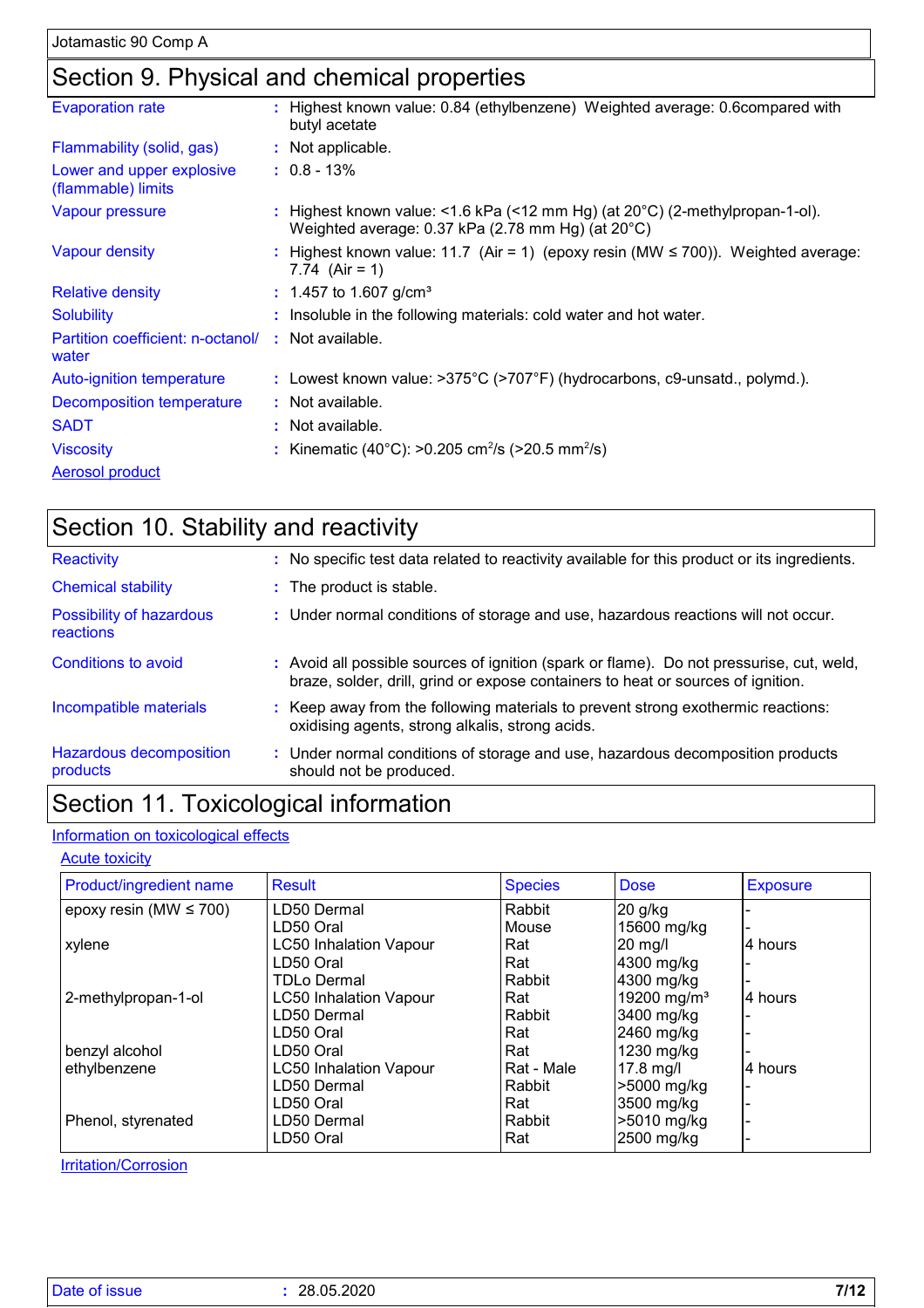## Section 11. Toxicological information

|                             | ັ                      |                        |              |                 |                    |
|-----------------------------|------------------------|------------------------|--------------|-----------------|--------------------|
| Product/ingredient name     | <b>Result</b>          | <b>Species</b>         | <b>Score</b> | <b>Exposure</b> | <b>Observation</b> |
| epoxy resin (MW $\leq$ 700) | Eyes - Severe irritant | Rabbit                 |              | 24 hours 2      |                    |
|                             |                        |                        |              | milligrams      |                    |
|                             | Skin - Mild irritant   | Rabbit                 |              | 500             |                    |
|                             |                        |                        |              | milligrams      |                    |
| xylene                      | Eyes - Mild irritant   | Rabbit                 |              | 87 milligrams   |                    |
|                             | Skin - Mild irritant   | Rat                    |              | 8 hours 60      |                    |
|                             |                        |                        |              | microliters     |                    |
| 2-methylpropan-1-ol         | Eyes - Irritant        | Mammal -               |              |                 |                    |
|                             |                        | species                |              |                 |                    |
|                             |                        | unspecified            |              |                 |                    |
|                             | Skin - Mild irritant   | Mammal -               |              |                 |                    |
|                             |                        | species                |              |                 |                    |
|                             |                        | unspecified            |              |                 |                    |
| benzyl alcohol              | Eyes - Mild irritant   | Mammal -               |              |                 |                    |
|                             |                        | species                |              |                 |                    |
|                             |                        | unspecified            |              |                 |                    |
| Phenol, methylstyrenated    | Skin - Mild irritant   | Mammal -               |              |                 |                    |
|                             |                        | species<br>unspecified |              |                 |                    |
| Phenol, styrenated          | Eyes - Mild irritant   | Rabbit                 |              | 0.1 Mililiters  |                    |
|                             | Skin - Mild irritant   | Rabbit                 |              | 0.5 Mililiters  |                    |
|                             | Skin - Mild irritant   | Mammal -               |              |                 |                    |
|                             |                        | species                |              |                 |                    |
|                             |                        | unspecified            |              |                 |                    |
|                             |                        |                        |              |                 |                    |

#### **Sensitisation**

| <b>Product/ingredient name</b>               | <b>Route of</b> | <b>Species</b>                  | <b>Result</b> |
|----------------------------------------------|-----------------|---------------------------------|---------------|
|                                              | exposure        |                                 |               |
| epoxy resin (MW $\leq$ 700)                  | skin            | Mammal - species<br>unspecified | Sensitising   |
| hydrocarbons,<br>C9-unsaturated, polymerized | skin            | Mammal - species<br>unspecified | Sensitising   |
| glycidyl ether of 3-alkyl<br>phenol          | skin            | Mammal - species<br>unspecified | Sensitising   |
| Phenol, methylstyrenated                     | skin            | Mammal - species<br>unspecified | Sensitising   |
| Phenol, styrenated                           | skin            | Mammal - species<br>unspecified | Sensitising   |

#### **Mutagenicity**

Not available.

#### **Carcinogenicity**

Not available.

#### **Reproductive toxicity**

Not available.

#### **Teratogenicity**

Not available.

#### Specific target organ toxicity (single exposure)

| <b>Name</b>                   | Category                               | Route of<br>exposure                                  | <b>Target organs</b>                                                                   |
|-------------------------------|----------------------------------------|-------------------------------------------------------|----------------------------------------------------------------------------------------|
| xylene<br>2-methylpropan-1-ol | Category 3<br>Category 3<br>Category 3 | Not applicable.<br>Not applicable.<br>Not applicable. | Respiratory tract<br>irritation<br>Narcotic effects<br>Respiratory tract<br>irritation |

Specific target organ toxicity (repeated exposure)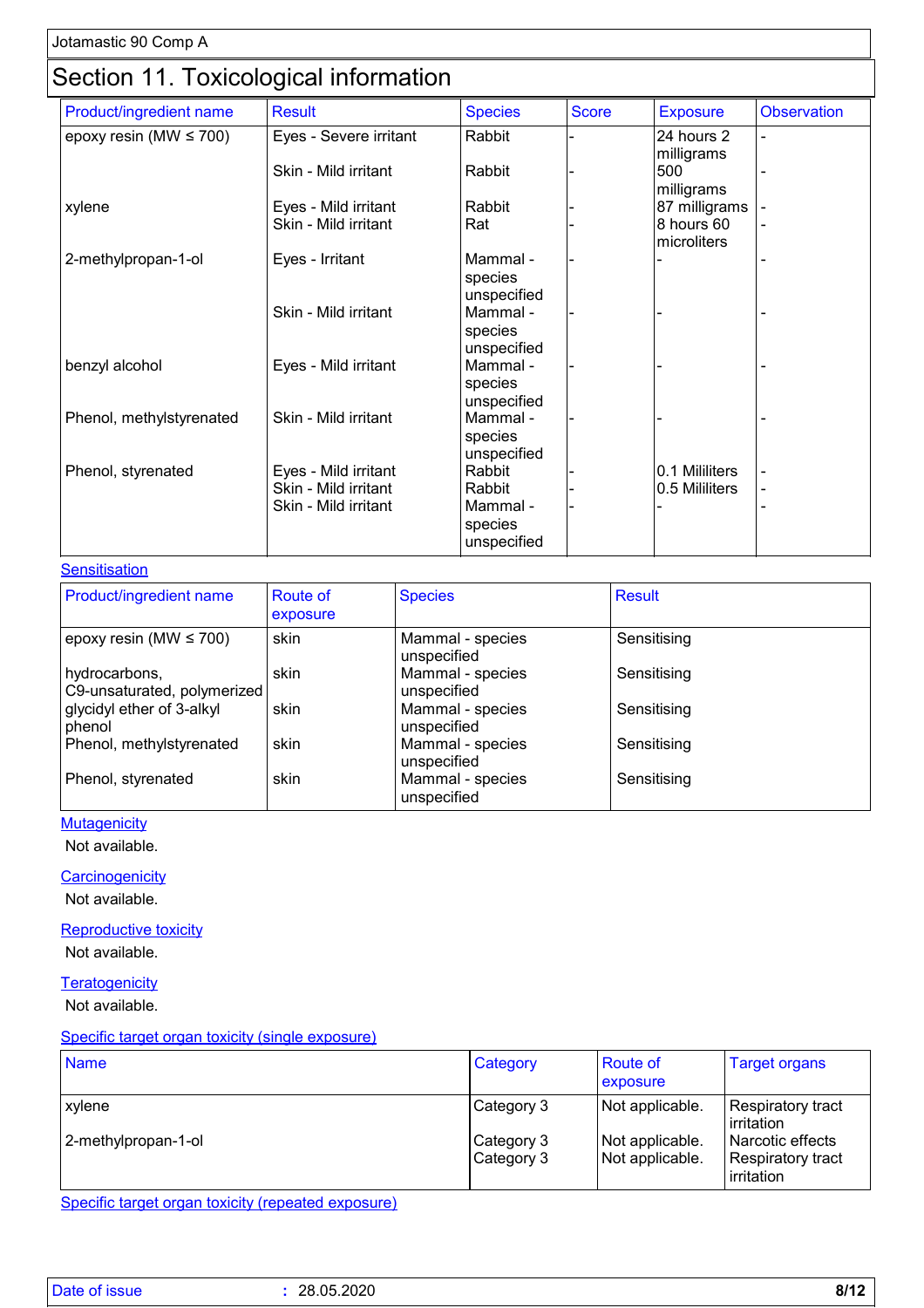| Jotamastic 90 Comp A                  |            |                             |                      |
|---------------------------------------|------------|-----------------------------|----------------------|
| Section 11. Toxicological information |            |                             |                      |
| <b>Name</b>                           | Category   | <b>Route of</b><br>exposure | <b>Target organs</b> |
| ethylbenzene                          | Category 2 | Not determined              | hearing organs       |
| <b>Aspiration hazard</b>              |            |                             |                      |

| <b>Name</b>   | ∣ Result                              |
|---------------|---------------------------------------|
| xvlene        | <b>ASPIRATION HAZARD - Category 1</b> |
| lethylbenzene | <b>ASPIRATION HAZARD - Category 1</b> |

| Potential acute health effects   |                                                                                                        |  |
|----------------------------------|--------------------------------------------------------------------------------------------------------|--|
| Eye contact                      | : Causes serious eye damage.                                                                           |  |
| Inhalation                       | : No known significant effects or critical hazards.                                                    |  |
| <b>Skin contact</b>              | : Causes skin irritation. May cause an allergic skin reaction.                                         |  |
| Ingestion                        | : No known significant effects or critical hazards.                                                    |  |
|                                  | Symptoms related to the physical, chemical and toxicological characteristics                           |  |
| Inhalation                       | : No specific data.                                                                                    |  |
| Ingestion                        | : Adverse symptoms may include the following:<br>stomach pains                                         |  |
| <b>Skin contact</b>              | : Adverse symptoms may include the following:<br>pain or irritation<br>redness<br>blistering may occur |  |
| Eye contact                      | : Adverse symptoms may include the following:<br>pain<br>watering<br>redness                           |  |
| Potential chronic health effects |                                                                                                        |  |
| General                          | Once sensitized, a severe allergic reaction may occur when subsequently exposed<br>to very low levels. |  |
| Carcinogenicity                  | : No known significant effects or critical hazards.                                                    |  |
| <b>Mutagenicity</b>              | : No known significant effects or critical hazards.                                                    |  |
| <b>Teratogenicity</b>            | : No known significant effects or critical hazards.                                                    |  |

| <u>i vratogoritori j</u>     | . The implificial digital detector of children nuclearup. |
|------------------------------|-----------------------------------------------------------|
| <b>Developmental effects</b> | : No known significant effects or critical hazards.       |
| <b>Fertility effects</b>     | : No known significant effects or critical hazards.       |

#### Numerical measures of toxicity

| <b>Acute toxicity estimates</b>        |                                              |  |
|----------------------------------------|----------------------------------------------|--|
| <b>Route</b>                           | <b>ATE</b> value                             |  |
| Oral<br>Dermal<br>Inhalation (vapours) | 49200 mg/kg<br>19349.16 mg/kg<br>164.51 mg/l |  |

# Section 12. Ecological information

#### **Toxicity**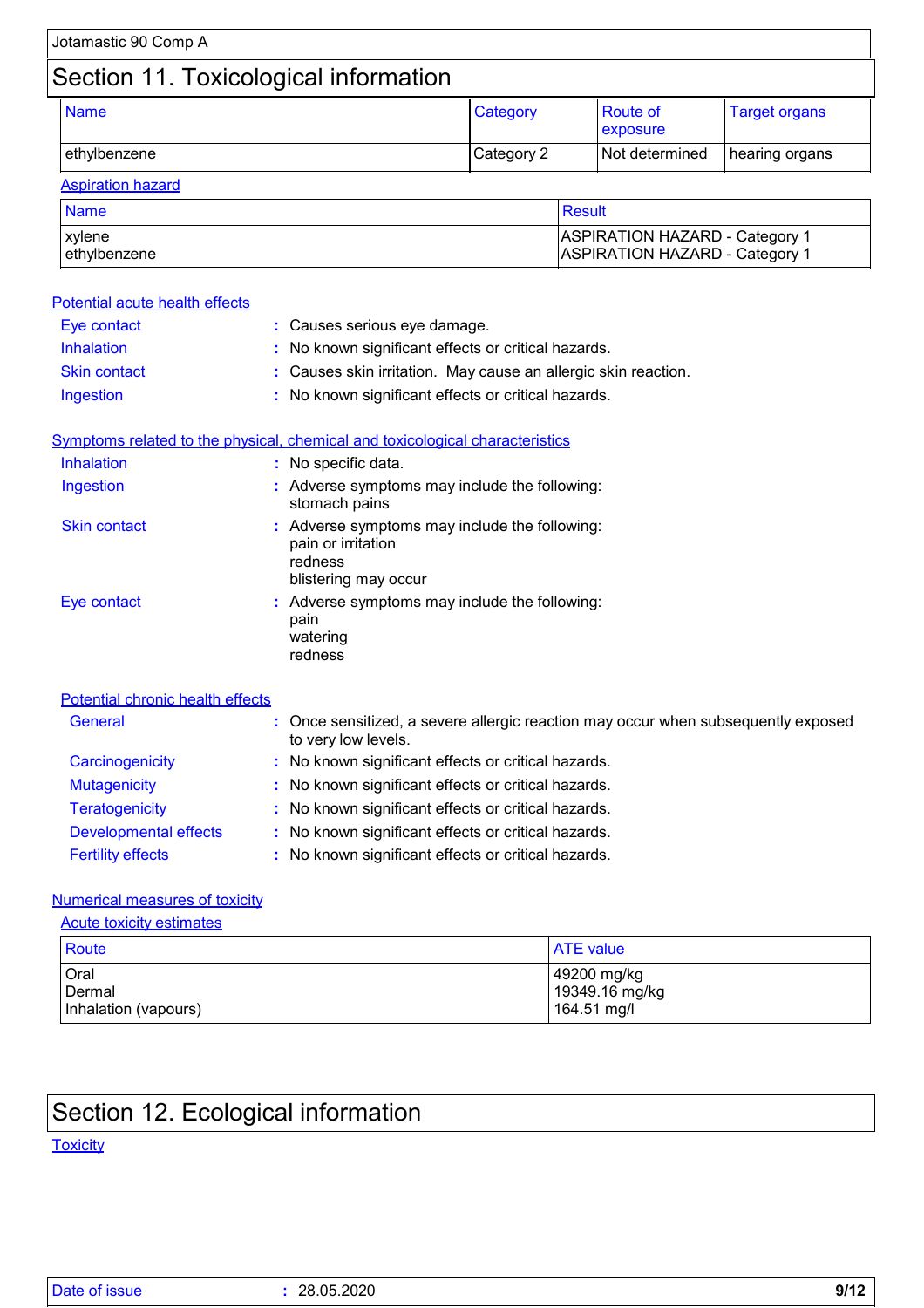## Section 12. Ecological information

| Product/ingredient name     | <b>Result</b>                      | <b>Species</b>             | <b>Exposure</b> |
|-----------------------------|------------------------------------|----------------------------|-----------------|
| epoxy resin (MW $\leq$ 700) | Acute EC50 1.4 mg/l                | Daphnia                    | 48 hours        |
|                             | Acute LC50 3.1 mg/l                | Fish - pimephales promelas | 96 hours        |
|                             | Chronic NOEC 0.3 mg/l              | Fish                       | 21 days         |
| 2-methylpropan-1-ol         | Chronic NOEC 4000 µg/l Fresh water | Daphnia - Daphnia magna    | 21 days         |
| ethylbenzene                | Acute EC50 7.2 mg/l                | Algae                      | 48 hours        |
|                             | Acute EC50 2.93 mg/l               | Daphnia                    | 48 hours        |
|                             | Acute LC50 4.2 mg/l                | Fish                       | 96 hours        |
| Phenol, styrenated          | Acute EC50 100 mg/l                | Algae                      | 72 hours        |
|                             | Acute EC50 54 mg/l                 | Daphnia                    | 48 hours        |
|                             | Acute LC50 25.8 mg/l               | Fish                       | 96 hours        |

#### **Persistence and degradability**

| <b>Product/ingredient name</b>                                           | Aquatic half-life | <b>Photolysis</b> | Biodegradability                             |
|--------------------------------------------------------------------------|-------------------|-------------------|----------------------------------------------|
| epoxy resin (MW $\leq$ 700)<br>xylene<br>benzyl alcohol<br>lethvlbenzene |                   |                   | Not readily<br>Readily<br>Readily<br>Readily |

#### Bioaccumulative potential

| Product/ingredient name     | LogP <sub>ow</sub> | <b>BCF</b>  | <b>Potential</b> |
|-----------------------------|--------------------|-------------|------------------|
| epoxy resin (MW $\leq$ 700) | 2.64 to 3.78       | .31         | low              |
| xylene                      | 3.12               | 8.1 to 25.9 | llow             |
| hydrocarbons,               | 3.627              |             | llow             |
| C9-unsaturated, polymerized |                    |             |                  |
| 2-methylpropan-1-ol         |                    |             | llow             |
| benzyl alcohol              | 0.87               | < 100       | llow             |
| ethylbenzene                | 3.6                |             | llow             |
| Phenol, methylstyrenated    | 3.627              |             | llow             |

**Mobility in soil** 

Soil/water partition  $coefficient (K<sub>oc</sub>)$ 

**:** Not available.

Other adverse effects **:** No known significant effects or critical hazards.

### Section 13. Disposal considerations

| <b>Disposal methods</b> | : The generation of waste should be avoided or minimised wherever possible.<br>Disposal of this product, solutions and any by-products should at all times comply<br>with the requirements of environmental protection and waste disposal legislation<br>and any regional local authority requirements. Dispose of surplus and non-<br>recyclable products via a licensed waste disposal contractor. Waste should not be<br>disposed of untreated to the sewer unless fully compliant with the requirements of<br>all authorities with jurisdiction. Waste packaging should be recycled. Incineration or<br>landfill should only be considered when recycling is not feasible. This material and<br>its container must be disposed of in a safe way. Care should be taken when<br>handling emptied containers that have not been cleaned or rinsed out. Empty<br>containers or liners may retain some product residues. Vapour from product<br>residues may create a highly flammable or explosive atmosphere inside the<br>container. Do not cut, weld or grind used containers unless they have been cleaned |
|-------------------------|----------------------------------------------------------------------------------------------------------------------------------------------------------------------------------------------------------------------------------------------------------------------------------------------------------------------------------------------------------------------------------------------------------------------------------------------------------------------------------------------------------------------------------------------------------------------------------------------------------------------------------------------------------------------------------------------------------------------------------------------------------------------------------------------------------------------------------------------------------------------------------------------------------------------------------------------------------------------------------------------------------------------------------------------------------------------------------------------------------------|
|                         | thoroughly internally. Avoid dispersal of spilt material and runoff and contact with<br>soil, waterways, drains and sewers.                                                                                                                                                                                                                                                                                                                                                                                                                                                                                                                                                                                                                                                                                                                                                                                                                                                                                                                                                                                    |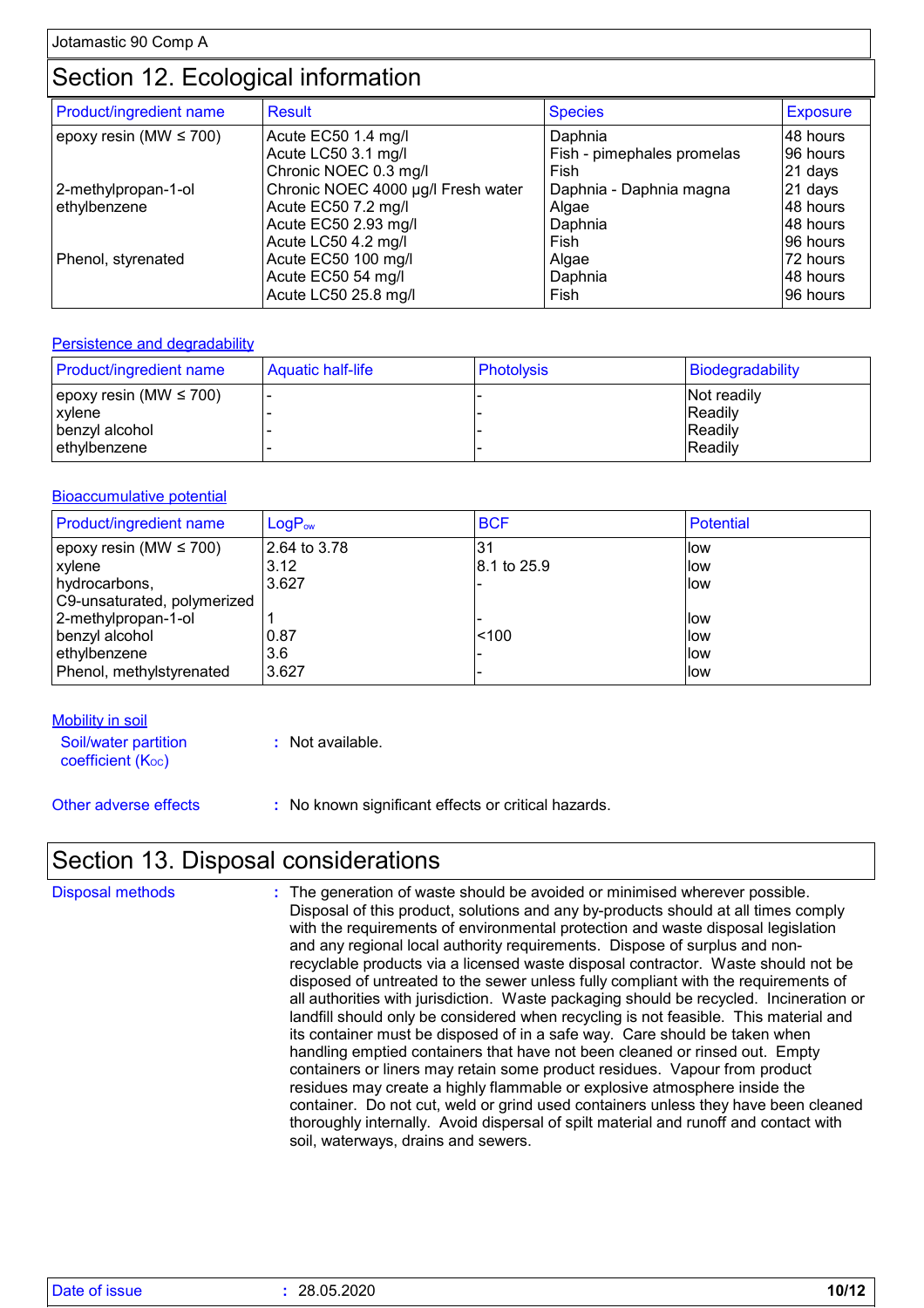### Section 14. Transport information

|                                        | <b>UN</b>                                                                                                                                                                                                                              | <b>IMDG</b>                                                                                                                                                                                                                     | <b>IATA</b>                                                                                                                                                                                                                     |
|----------------------------------------|----------------------------------------------------------------------------------------------------------------------------------------------------------------------------------------------------------------------------------------|---------------------------------------------------------------------------------------------------------------------------------------------------------------------------------------------------------------------------------|---------------------------------------------------------------------------------------------------------------------------------------------------------------------------------------------------------------------------------|
| <b>UN</b> number                       | <b>UN1263</b>                                                                                                                                                                                                                          | <b>UN1263</b>                                                                                                                                                                                                                   | <b>UN1263</b>                                                                                                                                                                                                                   |
| UN proper shipping<br>name             | Paint                                                                                                                                                                                                                                  | Paint                                                                                                                                                                                                                           | Paint                                                                                                                                                                                                                           |
| <b>Transport hazard</b><br>class(es)   | 3                                                                                                                                                                                                                                      | 3                                                                                                                                                                                                                               | 3                                                                                                                                                                                                                               |
| <b>Packing group</b>                   | Ш                                                                                                                                                                                                                                      | Ш                                                                                                                                                                                                                               | Ш                                                                                                                                                                                                                               |
| Environmental<br>hazards               | No.                                                                                                                                                                                                                                    | No.                                                                                                                                                                                                                             | No.                                                                                                                                                                                                                             |
| <b>Special precautions</b><br>for user | <b>Transport within user's</b><br>premises: always transport in<br>closed containers that are<br>upright and secure. Ensure<br>that persons transporting the<br>product know what to do in<br>the event of an accident or<br>spillage. | Transport within user's<br>premises: always transport in<br>closed containers that are<br>upright and secure. Ensure<br>that persons transporting the<br>product know what to do in<br>the event of an accident or<br>spillage. | Transport within user's<br>premises: always transport<br>in closed containers that are<br>upright and secure. Ensure<br>that persons transporting the<br>product know what to do in<br>the event of an accident or<br>spillage. |
| <b>Additional</b><br>information       |                                                                                                                                                                                                                                        | <b>Emergency schedules F-E,</b><br>$S-E$                                                                                                                                                                                        |                                                                                                                                                                                                                                 |

| Transport in bulk according to<br>Annex II of Marpol and the<br><b>IBC Code</b> | : Not available.                                                                                                               |
|---------------------------------------------------------------------------------|--------------------------------------------------------------------------------------------------------------------------------|
| ADR / RID                                                                       | $:$ Tunnel restriction code: (D/E)<br>Hazard identification number: 30                                                         |
|                                                                                 | ADR/RID: Viscous substance. Not restricted, ref. chapter 2.2.3.1.5 (applicable to<br>receptacles $\leq$ 450 litre capacity).   |
| <b>IMDG</b>                                                                     | : IMDG: Viscous substance. Transport in accordance with paragraph 2.3.2.5<br>(applicable to receptacles < 450 litre capacity). |
|                                                                                 |                                                                                                                                |

### Section 15. Regulatory information

Hazardous Substance Act B.E. 2535 (1992)

**Type** 

Ingredient name **IVPE** Type Authority Conditions

No known specific national and/or regional regulations applicable to this product (including its ingredients).

## Section 16. Other information

| <b>History</b>                              |              |
|---------------------------------------------|--------------|
| Date of printing                            | : 28.05.2020 |
| Date of issue/Date of revision : 28.05.2020 |              |
| Date of previous issue                      | : 10.07.2019 |
| <b>Version</b>                              | $\pm$ 1      |

| Date of issue |            | 11/12 |
|---------------|------------|-------|
|               | 28.05.2020 |       |
|               |            |       |